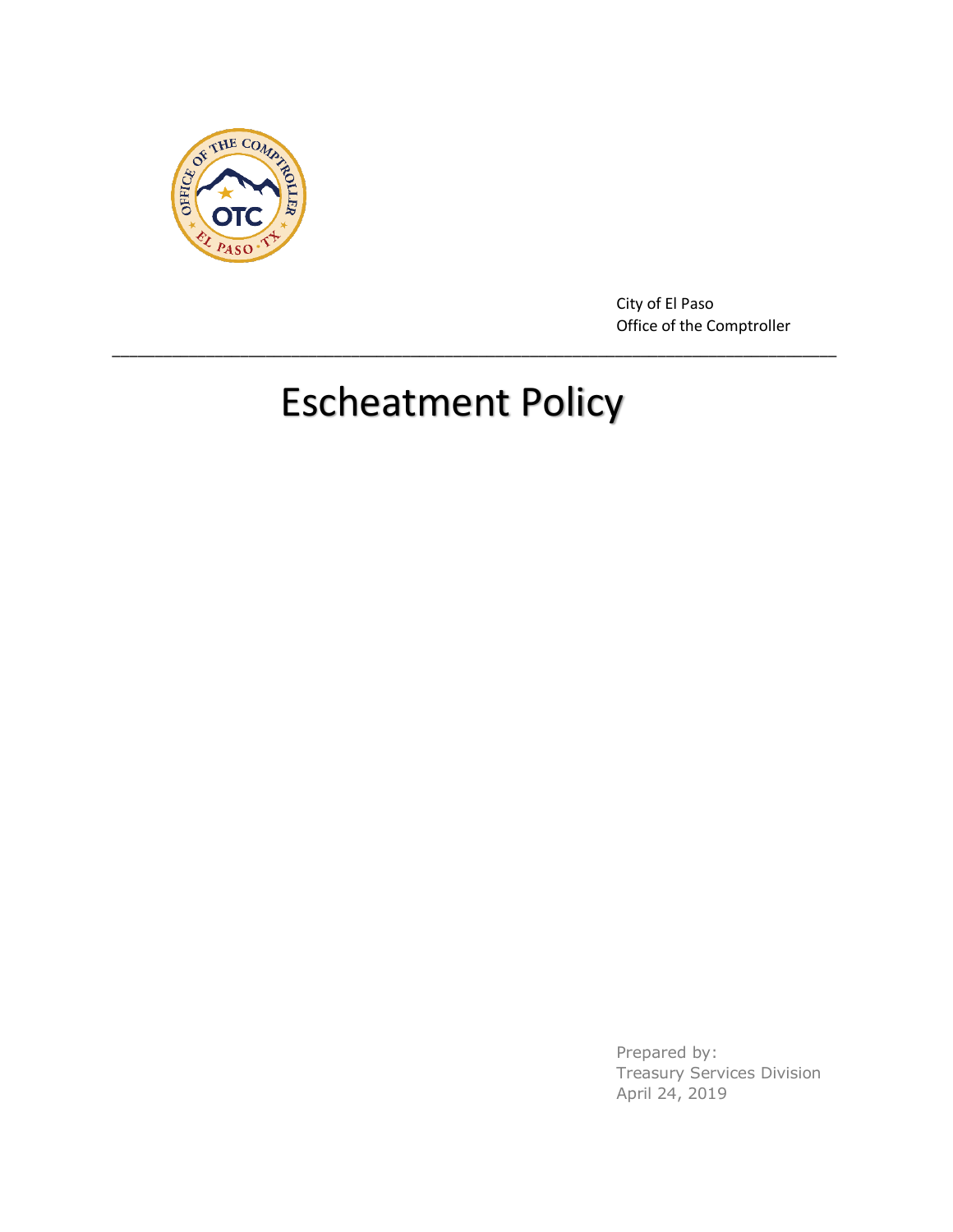### **TABLE OF CONTENTS**

|  | $\mathcal{E}$  |
|--|----------------|
|  | 3              |
|  |                |
|  | $\overline{4}$ |
|  | $\overline{4}$ |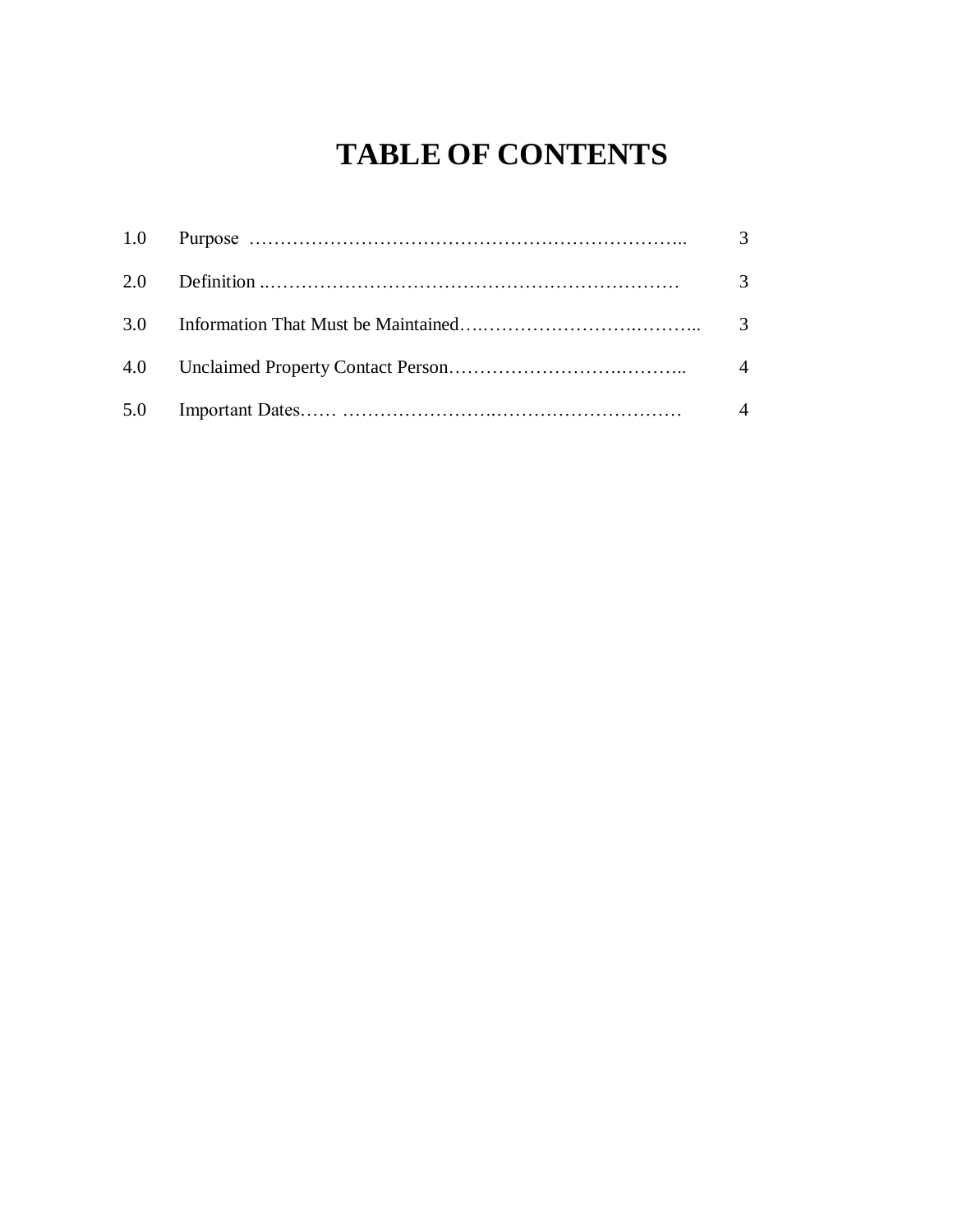## **CITY OF EL PASO Escheatment Policy**

#### <span id="page-2-0"></span>**1.0 Purpose**

The City of El Paso is dedicated to complying with the unclaimed property reporting laws of every jurisdiction to which it may become accountable. Unclaimed property is generally intangible property that has not been claimed by its true owner for a period of time. It is the City's goal to limit all transfers to the State by having a policy in place that will guide efforts to return the unclaimed property to the true owner where possible. Some examples of unclaimed property typically include but are not limited to payroll, pension and vendor payments.

#### **2.0 Definition**

Escheatment is the reversion of property to a government entity in the absence of legal claimants or heirs. Escheatment is also defined as the forfeiture of all property to the state treasury if there are no descendants or named beneficiaries to take the property in the event that an individual dies intestate or without a will and legal heirs. The concept of escheatment maintains that property always has a recognized owner, which would be the State or government if no other claimants to ownership exist or are readily identified.

#### **3.0 Information that Must Be Maintained**

To properly maintain the unclaimed property records, the following information should be retained for each outstanding check.

- Name of Owner/Payee
- Type of Property
- Identifying Numbers, such as check number, voucher number and vendor number, employee number, date
- Owner's or Payee address (including street address, apartment or suite number, city, state, zip code, and country
- Social Security number if an employee pay check or retiree pension check
- Phone number
- Amount